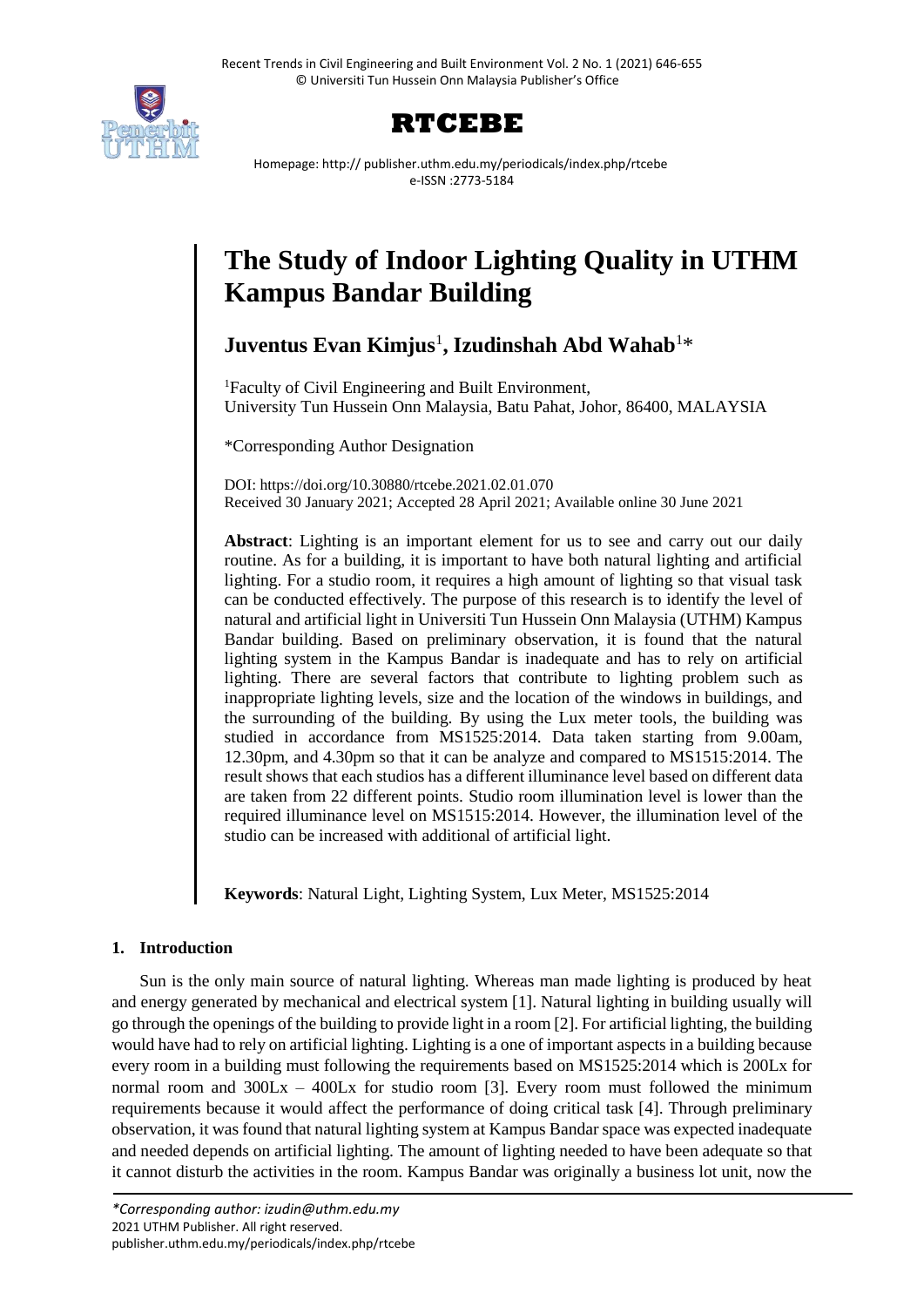placed was changed into a studio space. The lighting prerequisites between these various spaces were likewise different. So it was important to saw the effect of lighting now whether it was sufficient for studio used.

This study investigated the indoor lighting quality in Kampus Bandar building. The objective of this study is to investigate the illuminance level of indoor lighting system of studio room in Kampus Bandar building, and to compare the quality of indoor lighting of Kampus Bandar lighting and standard brightness that had been set which was MS1515.2014. In Kampus Bandar, it is important to make sure that the illuminance of studio room meet the minimum requirement so that students can perform their task effectively. This research was conducted to set a comparison between the illuminance level of the spaces with the standard in MS1515:2014.

#### **2. Materials and Methods**

To measure illuminance in a room. There are tools that are required to check either the room are based on minimum requirement of lux or not. There are three types of illuminance tools which is Lux meter, Spectrometer, and Integrated sphere. All these tools having the same function which is to measure light intensity. Based on this three tools, for location at Kampus Bandar it is suitable to use Lux Meter because it is easy to conduct and portable and method to conduct the tools is not complicated.

#### 2.1 Research flow

 Every room would be divided into several grid to check the illuminance level. There are several factor that can affect the reading so that it is conducted only during bright light condition. According to [4], it shows that the usage of both natural and artificial light must be balanced because too much illuminance in artificial and natural light can lead into glaring effect. For drawing room, the recommended average illuminance levels are within 300Lx to 400Lx. Based on Kampus Bandar, there are four studios that need to be focused which is: 1. Gallery – ground floor 2. Studio 3 – ground floor 3. Studio 2 – ground floor 4. Studio 1 – first floor There would be 22 points that need to be recorded based on the four studio, each studio will be divided into 6 points so that the data taken can be compared to the minimum illuminance requirement.



**Figure 1 : Drawing plan of each studios in Kampus Bandar building**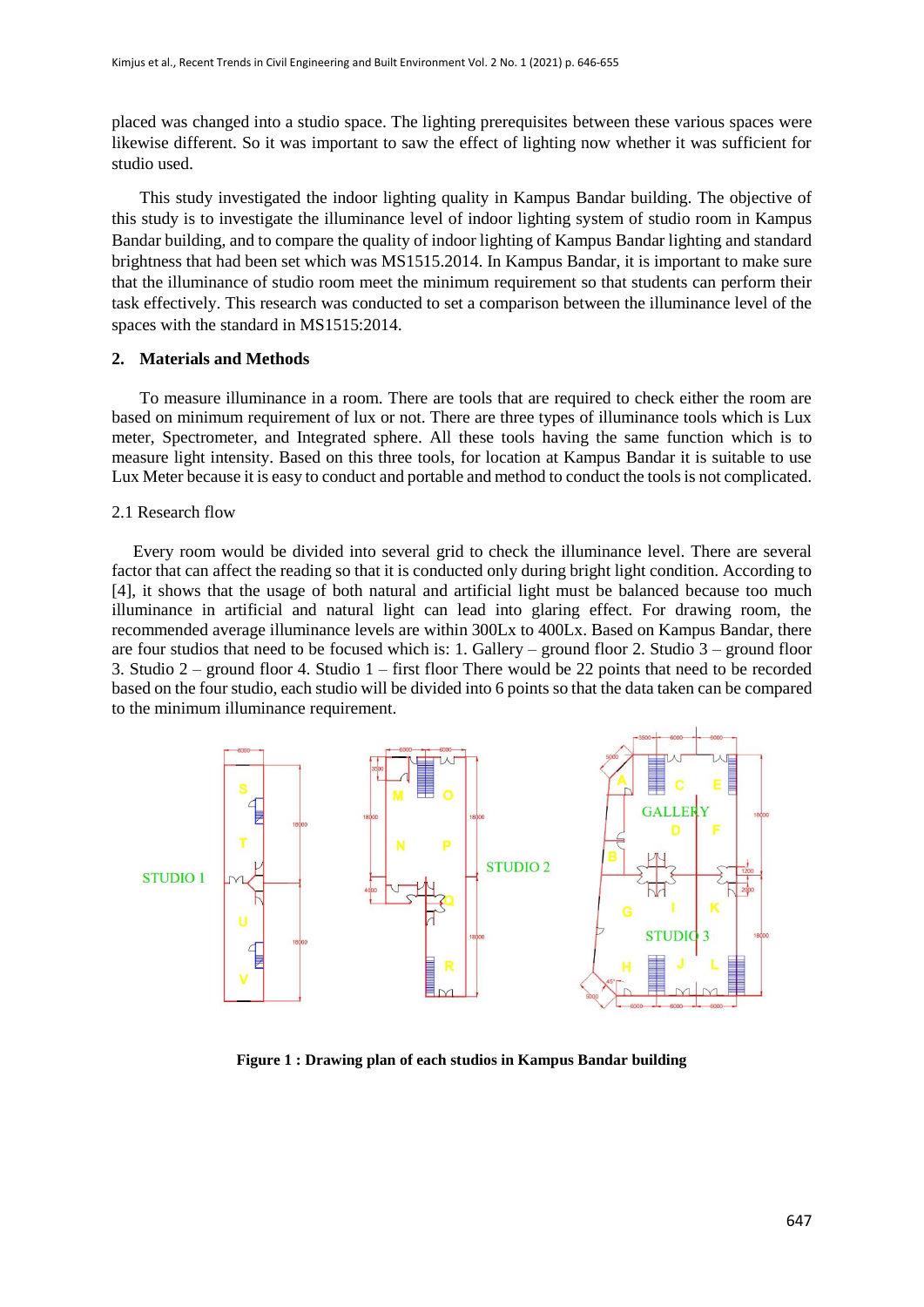# THE STUDY OF INDOOR LIGHTING QUALITY IN UTHM KAMPUS BANDAR BUILDING



**Figure 2: Research flow**

#### 2.2 Data analysis

 To analyze every studio room in Kampus Bandar. Each space would be divided into several grid points. Every locations of the windows, partitions, door, and toilet will be drawn. Every reading would be taken using Lux Meter. The Lux Meter would be placed in each points and the data would be recorded and tabulated so it would saw the illuminance level of each points. The Lux Meter must have been placed at table or the waist height. The purpose of placing the Lux Meter in several points so that it will reduce the error during data collection [5]. Reading would be taken in three times, first reading would be taken during 9.00am, second reading during 12.30pm, and third reading is 4.30pm. Every data taken is only taken under bright light condition. Every data would be divided where there would have been data for natural light and artificial light in every room. For outdoor, similar method would be taken during 9.00am, 12.30pm and 4.30pm.

## **3. Results and Discussion**

In this chapter, it would explained the analysis of the data that are taken during the research. The data would be compared into the MS1515:2014 and discussion would be made so that it can determine whether the lighting system in Kampus Bandar are suitable to be used as studio room or not. Accompanying discussions that further explained observations of the results are usually placed immediately below the results paragraph.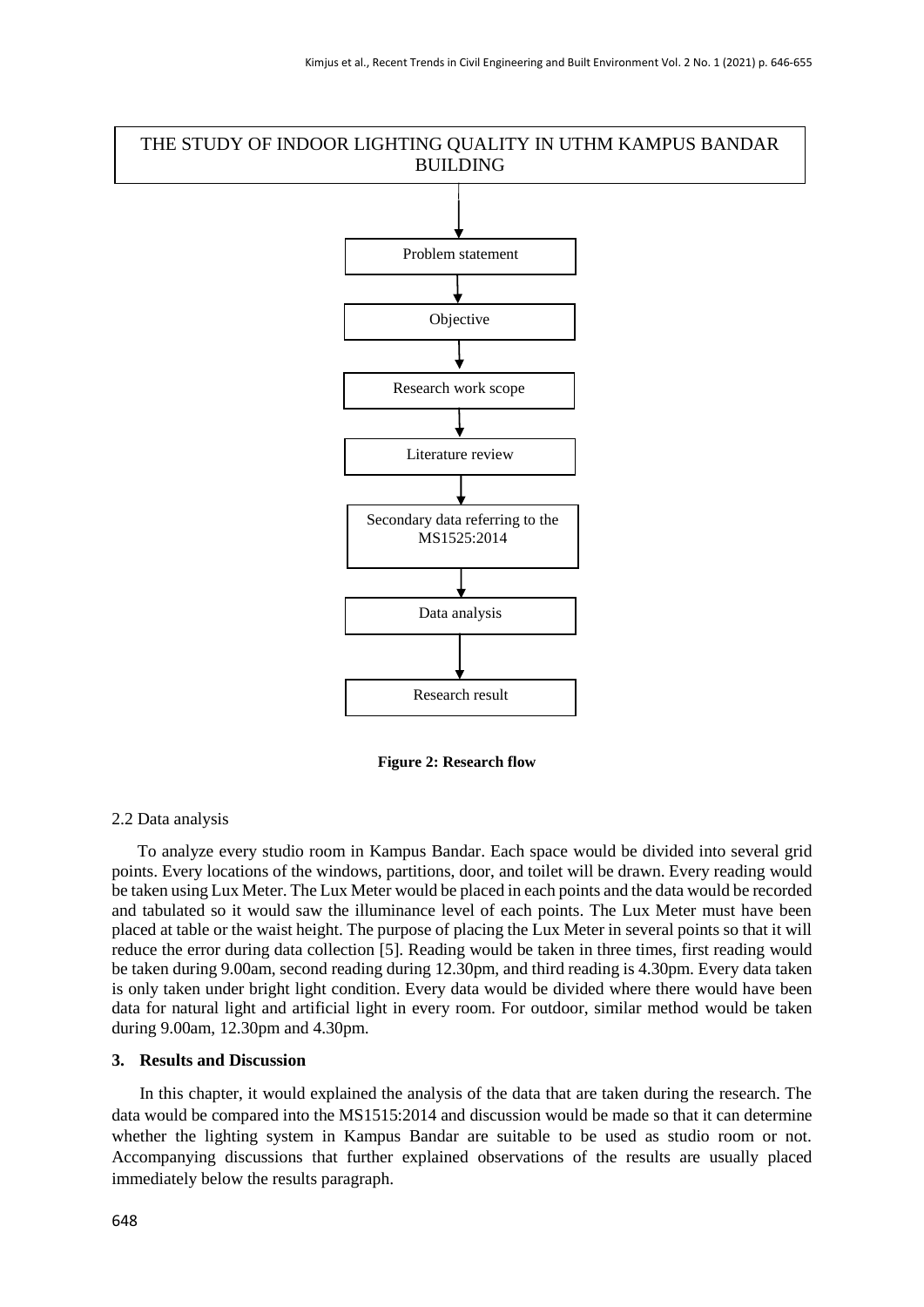## 3.1 Result

| Data Lighting In Areas Of Kampus Bandar Block A & B               |                                  |              |          |          |                     |
|-------------------------------------------------------------------|----------------------------------|--------------|----------|----------|---------------------|
|                                                                   |                                  | 9.00 AM      | 12.30 AM | 4.30 PM  | With                |
|                                                                   | <b>OUTDOOR</b><br><b>READING</b> | 1200 Lx      | 8900 Lx  | 6600 Lx  | artificial<br>Light |
| <b>LOBBY</b><br><b>AND</b><br><b>GALLERY</b><br>(ground<br>floor) | POINT A                          | $120$ Lx     | $100$ Lx | 80 Lx    | 230 Lx              |
|                                                                   | POINT B                          | 80 Lx        | 80 Lx    | 80 Lx    | 250 Lx              |
|                                                                   | POINT C                          | 120 Lx       | 100 Lx   | 90 Lx    | 360 Lx              |
|                                                                   | POINT D                          | 80 Lx        | $60$ Lx  | $60$ Lx  | 300 Lx              |
|                                                                   | POINT E                          | 110 Lx       | 90 Lx    | 80 Lx    | 360 Lx              |
|                                                                   | POINT F                          | 80 Lx        | $60$ Lx  | 50 Lx    | 280 Lx              |
| <b>STUDIO3</b><br>(ground<br>floor)                               | POINT G                          | 90 Lx        | 90 Lx    | $110$ Lx | 250 Lx              |
|                                                                   | POINT H                          | 90 Lx        | 90 Lx    | 110 Lx   | 300 Lx              |
|                                                                   | POINT I                          | 90 Lx        | 90 Lx    | 90 Lx    | 190 Lx              |
|                                                                   | POINT J                          | $100$ Lx     | 100 Lx   | 160 Lx   | 200 Lx              |
|                                                                   | POINT K                          | 90 Lx        | 90 Lx    | 120 Lx   | 200 Lx              |
|                                                                   | POINT L                          | $100$ Lx     | 120 Lx   | 180 Lx   | 200 Lx              |
| <b>STUDIO2</b><br>(ground<br>floor)                               | POINT <sub>M</sub>               | 80 Lx        | $70$ Lx  | 50 Lx    | 180 Lx              |
|                                                                   | POINT <sub>N</sub>               | $70$ Lx      | $70$ Lx  | $50$ Lx  | $120$ Lx            |
|                                                                   | POINT O                          | 90 Lx        | 90 Lx    | 80 Lx    | 240 Lx              |
|                                                                   | POINT P                          | 50 Lx        | $60$ Lx  | 50 Lx    | 200 Lx              |
|                                                                   | POINT Q                          | <b>70 Lx</b> | 70 Lx    | 80 Lx    | 200 Lx              |
|                                                                   | POINT R                          | 80 Lx        | 80 Lx    | 100 Lx   | 280 Lx              |
| <b>STUDIO1</b><br>(first floor)                                   | POINT <sub>S</sub>               | <b>80 Lx</b> | 70 Lx    | 80 Lx    | 120 Lx              |
|                                                                   | POINT T                          | 70 Lx        | 70 Lx    | 80 Lx    | $100$ Lx            |
|                                                                   | POINT U                          | 60 Lx        | 80 Lx    | 80 Lx    | 90 Lx               |
|                                                                   | POINT V                          | 70 Lx        | 80 Lx    | $100$ Lx | 90 Lx               |

**Table 1: Illuminance data for each studio taken using Lux Meter**

# 3.2 Result and Discussion



**Figure 3: Graph for gallery room**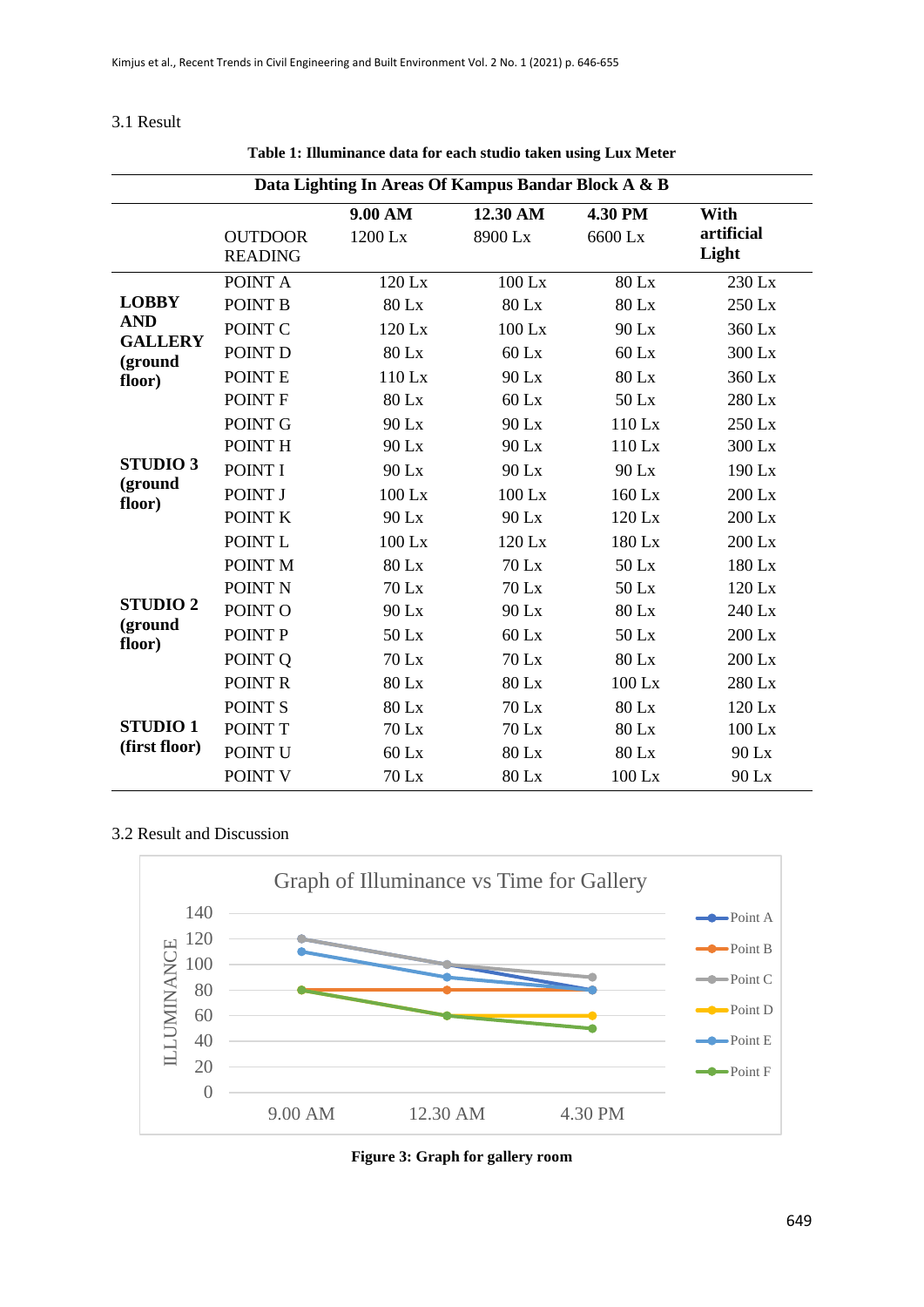

**Figure 4: Graph for artificial light illuminance in gallery room**

Based on figure 1 and 2, for lobby and gallery shows the grid would be divided into 6points, during 9.00 am, the reading shows around 80Lx to 120Lx for natural light. With addition of artificial light, it shows the increasing of illuminance to 230Lx to 300Lx. Compared to outdoor lighting which is 1200Lx it shows that the natural lighting at point B, D and F is slightly lower because it is caused by the limited opening in the area, for point B it caused by the location of the windows that is not directly facing the sunlight. During 12.30pm there are slightly changes in illuminance in the room which is around 60Lx to 100Lx. During 4.30pm the reading shows that the illuminance of every points is below 100Lx so it will have required the artificial lighting. It shows that the placement of windows must be strategic in order to have a good amount of natural lighting to enter the building. With additional of artificial lighting, it shows that illuminance at point A is 230Lx and highest is 360Lx at point C and E. Based on MS1525:2014, it shows that the recommended average illuminance levels for studio room is within 300Lx to 400Lx. For point A, B and F, it shows that the illuminance is not suitable for drawing room because the illuminance is only within 230Lx to 280Lx. Since point A and B has a windows, it can be determined that the cause of illuminance is from the lighting system of the point. So by increasing the amount of lighting system in this point will make sure that the illuminance is fair enough with the other points.



**Figure 5: Graph for studio 3 room**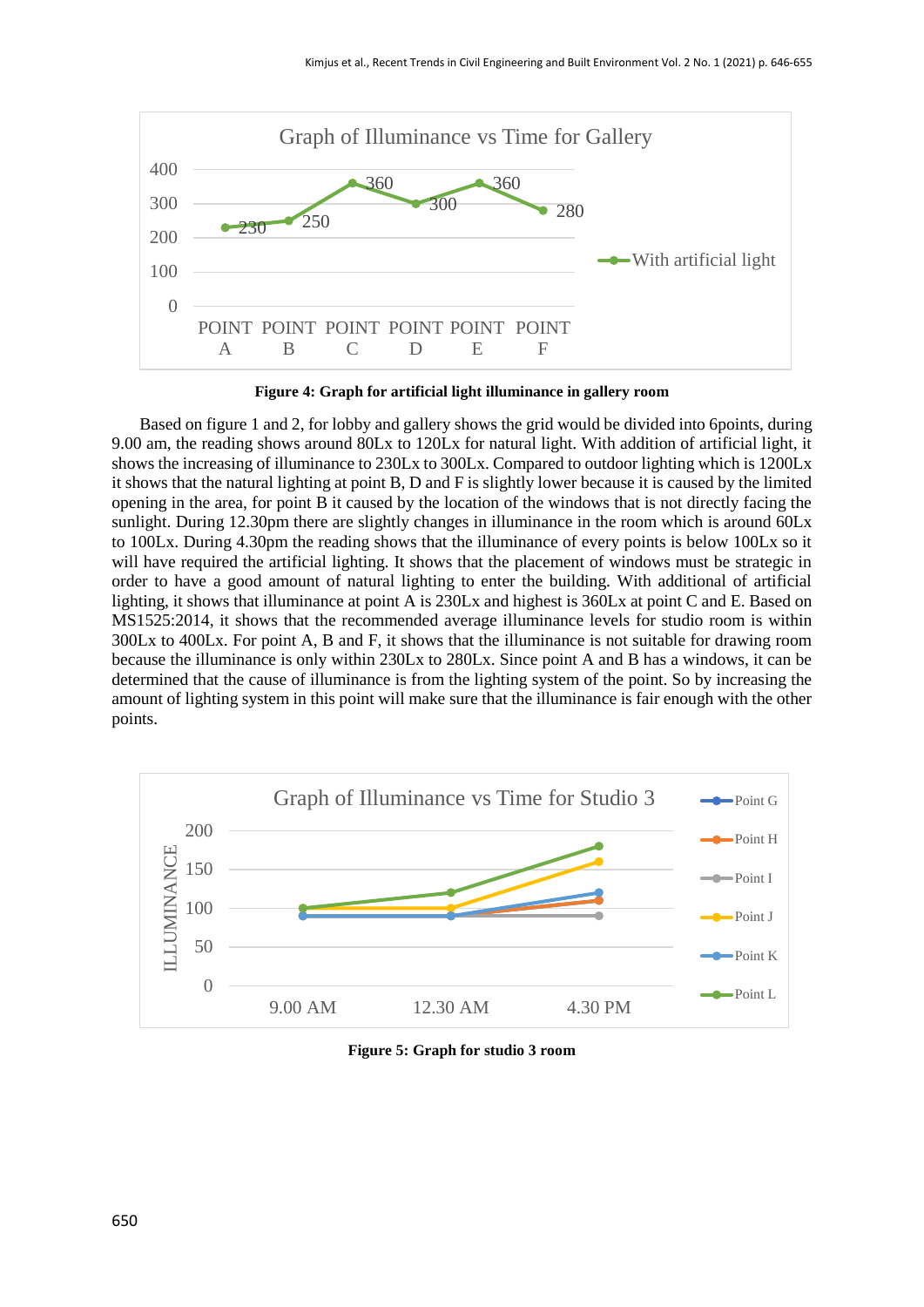

**Figure 6: Graph for artificial light illuminance in studio 3**

For studio 3, it is located at the ground floor which is beside the gallery space, therefore the layout of the room will be similar with the gallery room. This room will be divided into six grid and the data taken at each of the points. For figure 3, during 9.00am, it shows that the illuminance level of the room is around 90Lx to 100Lx. The value of illuminance is lower compared to the gallery room. it is because during 9.00am, the sunlight is facing the gallery room thus it will affect the indoor lighting to enter the building when it is opposite. Figure 4 shows that illuminance for this room when artificial lighting is added shows that the value is around 190Lx to 300Lx. This shows that there is certain point that are not suitable for drawing activity because it is not achieved the recommended illuminance level on MS1515:2014. For point G, J, L, it shows that the value of illuminance is still lower than the requirement on MS1515:2014 while the points are near the windows. So by adding lighting system in the point will increase the acceptable illuminance that required. For points K, it shows the area at point K is far from any openings and there is partition at the room so point K will require a good amount of artificial lighting so that it will achieve the required illuminance.



**Figure 7: Graph for studio 2 room**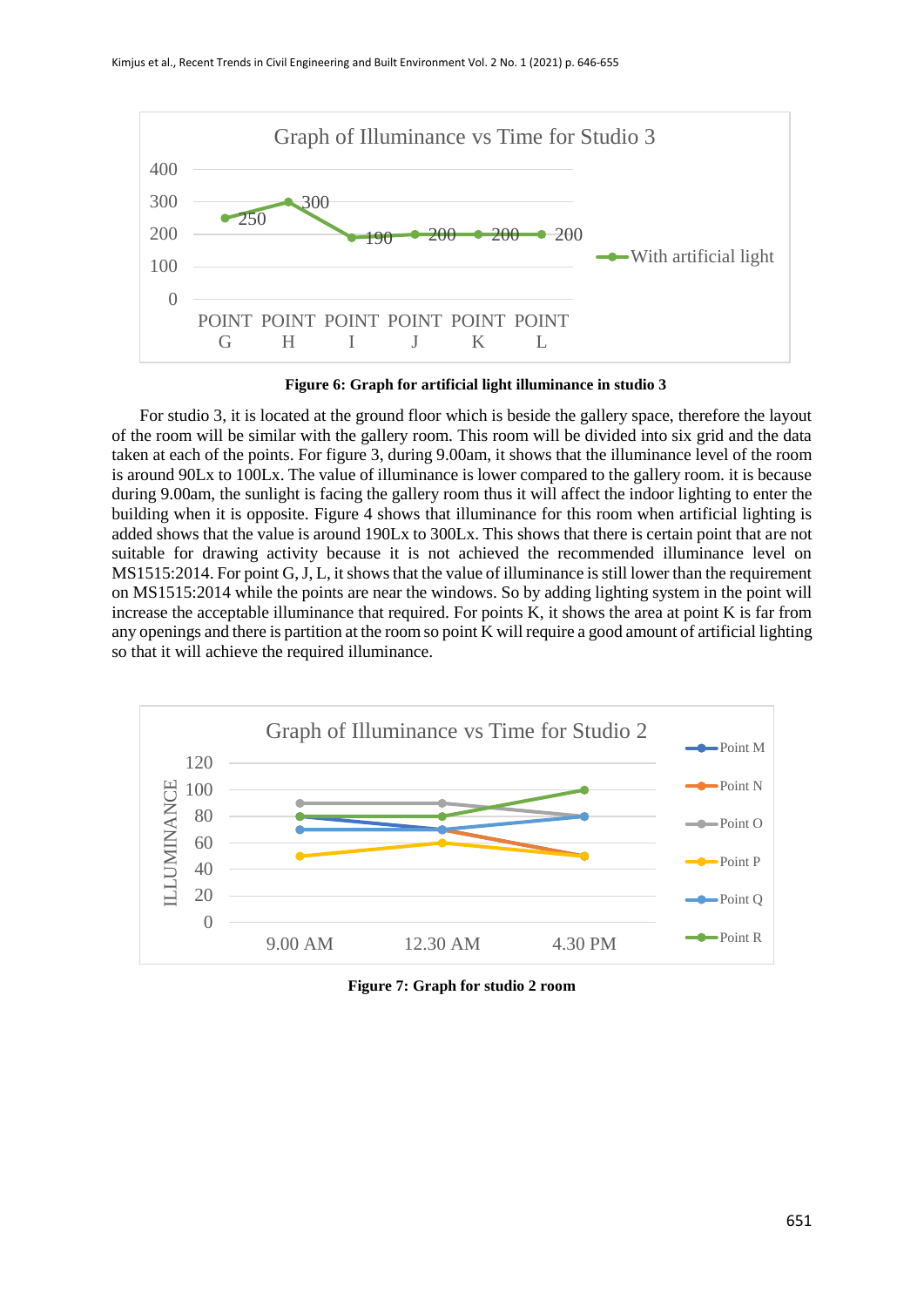

**Figure 8: Graph for artificial light illuminance in studio 2**

For studio 2, it shows that during 9.00am, the illuminance level on figure 5 shows that the reading is within 50Lx to 90Lx. Point P has the lowest illuminance level because based on the plan, it shows that the point S are far from any openings so that it will receive a low amount of natural lighting compared to other points. Based on the data that are recorded, it shows that the amount of natural lighting that enter the studio is not sufficient because the amount of opening of this space is limited compared to the gallery and studio 3 room. To make sure that this room is either suitable to be used as drawing room, the illuminance level will be taken with additional of artificial lighting. Based on the data, figure 6 shows that the illuminance level is within 120Lx to 240Lx. The illuminance level for each points in studio 2 is not suitable to be used as drawing room because it is not achieved the recommended average illuminance for drawing room in MS1515:2014 which require 300Lx to 400Lx of illuminance. Point N has the lowest illuminance reading because the point only depends on the artificial lighting since there is no opening for natural lighting to enter the area. By adding lighting system in this studio will solve the low illuminance level or the studio need to be replaced with a strategic location such as gallery or studio 3 room which is located at the corner lot of the building.



**Figure 9: Graph for studio 1 room**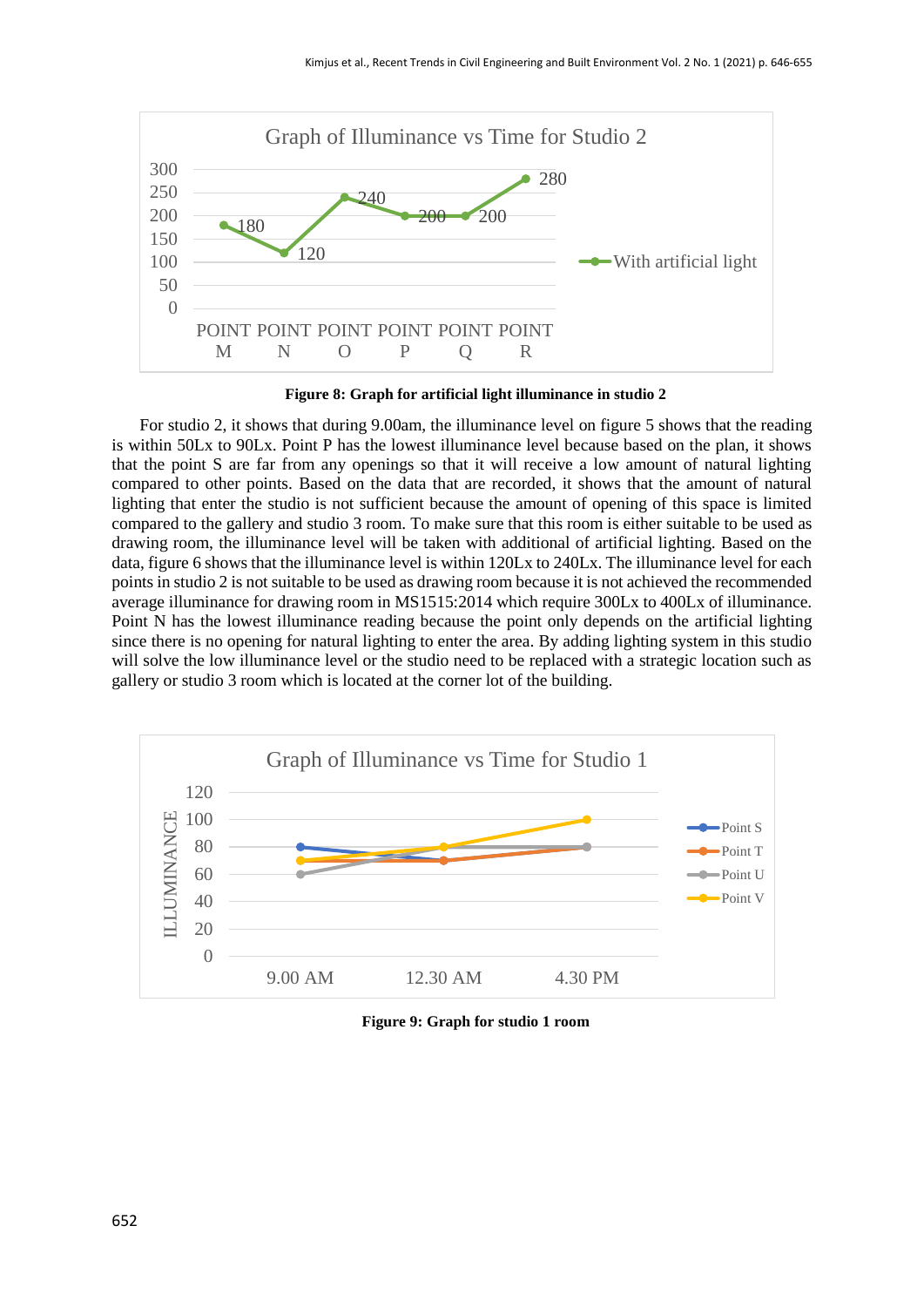

**Figure 10: Graph for artificial light illuminance in studio 1**

Studio 1 is located at first floor. The layout of this studio is more to rectangular and the area is smaller compared to other studio. The points would be divided into four points and the data would be taken in each points. During 9.00am, figure 7 shows that the illuminance level of the room is within 60Lx to 80Lx. Point U has 60Lx of illuminance because it is located at the middle of the room so there is less amount of natural lighting to enter. During 12.30pm it shows that the illuminance is within 70Lx to 80Lx. It shows that studio 1 can accept only 80Lx during noon so it will require artificial lighting so that drawing work can be proceeding. During 4.30pm it shows that the illuminance for all points only have slightly changes except for point V since the sunlight is facing the windows at point Y. it shows the studio 1 only get maximum of 100Lx of illuminance which is required an artificial light. After data taken, figure 8 shows point V has the highest illuminance of 120Lx while point U and V is the lowest with only 90Lx. Based on MS1515:2014, it shows that the studio 1 is not suitable to be used as a drawing room because based on the plan. It shows that the shape of the room is rectangular and the location of the room is right in the middle of the building. It makes the amount of windows required is limited. It will affect the illuminance for each points and the lighting system also affect the room since it is not achieved the minimum requirements for drawing room. Studio 1 cannot be used as a drawing room unless the lighting system in the room will be added to increase the illuminance level or by changing the studio location to the corner lot so that it will receive more natural light to balance with illuminance of the artificial lighting in the building.

#### **4. Conclusion**

Based on the results, there are four room that are used as studio room in Kampus Bandar building. To check the lighting quality of the room, lux meter is used to take the illuminance level on each room. Each room will be divided into several grids so that the data taken are accurate. Based on the data taken, it shows that the quality of each studios is inadequate and the illuminance level of each room is different. There is studio that are not suitable to be used as studio room because the lighting quality is low.

To make sure that the lighting quality of studio room is suitable to be used, the illuminance level must be compared to the MS1515:2014. Based on the data taken. It shows that every studio need to depends on the artificial lighting so it can reach the suitable illuminance which is in 300Lx to 400Lx. Studio 3 and gallery are suitable to be used as studio room while studio 2 and studio 1 is not because the illuminance level is not meet the average requirement in MS1515:2014.

The studio room in Kampus Bandar can be improved by adding the artificial lighting in each studio so that the illuminance level will reach the average requirements for drawing room. For gallery and studio 3, there are several points that has a lower illuminance. To fix the problem, it is either adding more artificial light into the points that has lower illuminance or by moving the drawing table into the other points that has a suitable illuminance. For studio 1 and studio 2, there is major solution that need to be made since the opening in this room is limited, it is by adding the artificial light into each room that will help to increase the illuminance level of the room or by moving the location of both studios into the corner lot of the building, so that it will have a better quality lighting.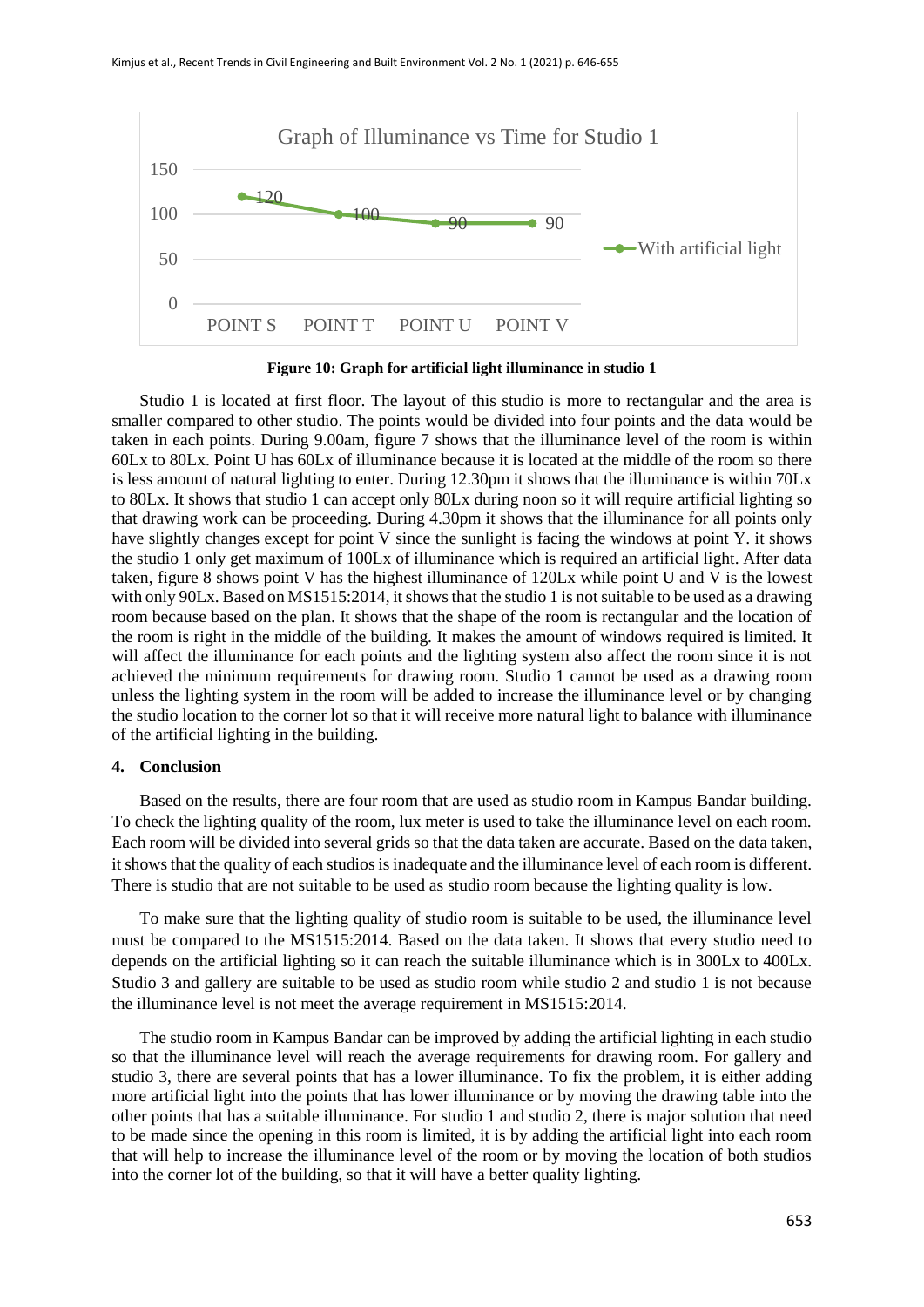## **References**

- [1] A. Athaillah, M. Iqbal, and I. S. Situmeang (2017) NALARs. Simulasi Pencahayaan Alami Pada Gedung Program Studi Arsitektur Universitas Malikussaleh, vol. 16, no. 2, pp. 113.
- [2] Lippsmeier, G. (1997). Tropenbau: Building in the Tropics. In I. W. Indarto, Bangunan Tropis. Jakarta: Erlangga.
- [3] K. Ornam (2010). Alami Dan Buatan Pada Ruang Baca Perpustakaan. Kajian koordinasi sistem pencahayaan alami dan buatan pada ruang baca perpustakaan vol. 1, no. 1, pp. 1–10, 2010.
- [4] W. N. A. Ibrahim, Z. Mohammed, N. M. Fadzil, S. Narayanasamy, and M. I. Hairol (2018). Change in level of classroom lighting at a special education school distortion of vision and comparison of lighting at different lighting conditions. Sains Malaysiana, vol. 47, no. 8, pp. 1835–1842.
- [5] S. Victoria (2010). Lux meter. in I. Lighting, S. Entrance, and O. First. Resource Smart, pp 3.
- [6] R. McMullan (1983). Natural Lighting. Environmental Science in Building, Macmillan Education, London, UK, pp. 128–140.
- [7] Alex Ryer (1998). Light Measurement Instruments. International light, pp. 5 8.
- [8] M. Winterbottom and A. Wilkins (2009). Lighting and discomfort in the classroom. J. Environ. Psychol., vol. 29, no. 1, pp. 63–75.
- [9] R. McMullan (1998). Artificial Lighting. in Environmental Science in Building, London: Macmillan Education UK, 1998, pp. 139–159.
- [10] L. Kusumawati M (2016). Shading Device Design Based on Sun Potition and Indoor Lighting Requirements. Livable Sp. Local Knowledge. Livable Sp., pp. 193–198.
- [11] Mark and Arnold (2009), "Lighting and discomfort in the classroom," J. Environ. Psychol., vol. 29, no. 1, pp. 63–75.
- [12] M. Manutchehr-Danai, Ed (2009). Lighting. Dictionary of Gems and Gemology, Berlin, Heidelberg: Springer Berlin Heidelberg, pp 527.
- [13] Firman S & Akbar S (2016) Rekayasa pencahayaan bangunan. Sistem pencahayaan dan penghematan energy, pp. 1 -2
- [14] A. A. S. Ali, S. A. Zakaria, A. C. K. Guan, and C. J. Shun (2020). Lighting for Heritage Building. Study of the Lighting Design Applied on St. George's Church in George Town, Penang Island, vol. 59. Pp 116-117.
- [15] J. J. Tomes and C. E. Finlayson (2016) An integrating sphere for measurement of photoluminescence quantum yield, Eur. J. Phys., vol. 37, no. 5, pp  $3 - 4$ .
- [16] R. Mcmullan (1998). 6 Artificial Lighting, Lighting, pp. 139–140, 1998.
- [17] J. Berčík, E. Horská, R. W. Y. Wang, and Y. C. Chen (2016). The impact of parameters of store illumination on food shopper response, Appetite, vol. 106, pp. 101–109.
- [18] A. Thanachareonkit, J. L. Scartezzini, and M. Andersen (2005). Comparing daylighting performance assessment of buildings in scale models and test modules. Sol. Energy, vol. 79, no. 2, pp. 168–182.
- [19] D. H. W. Li and J. C. Lam (2001). Evaluation of lighting performance in office buildings with daylighting controls. Energy Build., vol. 33, no. 8, pp. 793–803.